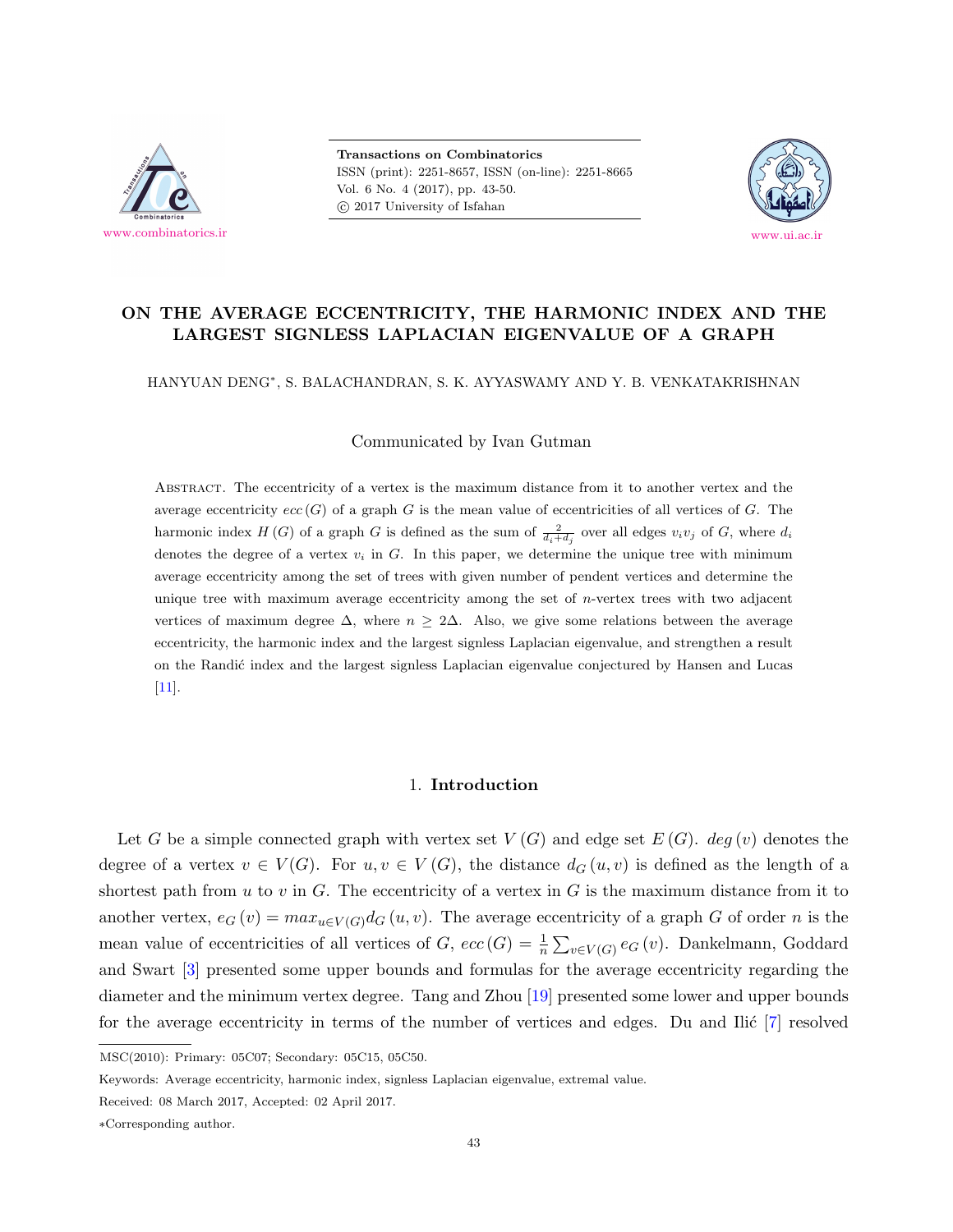five conjectures, obtained by the system AutoGraphiX, about the average eccentricity and other graph parameters, and refuted two AutoGraphiX conjectures about average eccentricity and spectral radius. In theoretical chemistry, molecular structure descriptors (also called topological indices) are used for modeling physico-chemical, pharmacologic, toxicologic, biological and other properties of chemical compounds. There exist several types of such indices, especially those based on vertex and edge distances [[16\]](#page-7-1). Arguably, the best known of these indices is the Wiener index  $W(G)$  =  $\sum_{u,v\in V(G)} d_G(u,v)$ , which is defined as the sum of distances between all (unordered) pairs of vertices of the molecular graph [[6](#page-6-3)]. Besides of the use in chemistry, it was independently studied due to its relevance in social science, architecture and graph theory.

Sharma, Goswami and Madan [[18\]](#page-7-2) introduced a distance-based molecular structure descriptor, called the eccentric connectivity index, which is defined as  $\xi^c(G) = \sum_{v \in V(G)} deg(v) \times e_G(v)$ . The eccentric connectivity index is deeply connected to the average eccentricity, but for each vertex *v* in  $G, \xi^c(G)$  takes one local property (vertex degree) and one global property (vertex eccentricity) into account. For a *k*-regular graph *G*, we have  $\xi^c(G) = k \times n \times ecc(G)$ . For the recent results and survey, see  $[15, 17, 23]$  $[15, 17, 23]$  $[15, 17, 23]$  $[15, 17, 23]$  $[15, 17, 23]$  $[15, 17, 23]$  and  $[14]$  $[14]$ .

The harmonic index is defined by Fajtlowicz  $[8]$ . Favaron et al.  $[9]$  $[9]$  $[9]$  considered the relationship between the harmonic index and eigenvalues. Zhong [[22](#page-7-7)] found the minimum and maximum values of the harmonic index for simple connected graphs and trees, and characterized the corresponding extremal graphs. Deng et al.  $[4]$  $[4]$  $[4]$  considered the relation between the harmonic index  $H(G)$  and the chromatic number  $\chi(G)$  and proved that  $\chi(G) \leq 2H(G)$  by using the effect of removal of a minimum degree vertex on the harmonic index. It strengthens a result relating the Randić index and the chromatic number conjectured by the system AutoGraphiX and proved by Hansen et al. in [[12](#page-6-7)]. Other related results see [[13,](#page-7-8) [5,](#page-6-8) [21](#page-7-9), [20\]](#page-7-10).

The signless Laplacian spectral radius *q*<sup>1</sup> of a graph *G* is largest eigenvalue of the signless Laplacian matrix  $Q = D + A$ , where D is the diagonal matrix with degrees of the vertices on the main diagonal and *A* is the adjacency matrix of *G*.

All graphs considered in this paper are simple and connected. We will determine the unique tree with minimum average eccentricity among all trees with given number of pendent vertices and determine the unique tree with maximum average eccentricity among all *n*-vertex trees with two adjacent vertices of maximum degree  $\Delta$ , where  $n \geq 2\Delta$ . Also, we will give some relations between the average eccentricity, the harmonic index and the largest signless Laplacian eigenvalue.

## 2. **Preliminaries**

This section gives some lemmas which will be used in what follows.

<span id="page-1-0"></span>**Lemma 2.1.** [[22\]](#page-7-7) *Let G be a graph with*  $n ≥ 3$  *vertices, then*  $H(G) ≥ \frac{2(n-1)}{n}$  *with equality if and only if*  $G$   $\cong$   $S_n$ *.* 

<span id="page-1-1"></span>**Lemma 2.2.** [[20](#page-7-10)] Let *G* be a graph with  $n \geq 3$  vertices and  $\delta(G) \geq 2$ . Then  $H(G) \geq 4 + \frac{1}{n-1} - \frac{12}{n+1}$ *n*+1 *with equality if and only if*  $G = K^*_{2,n-2}$ .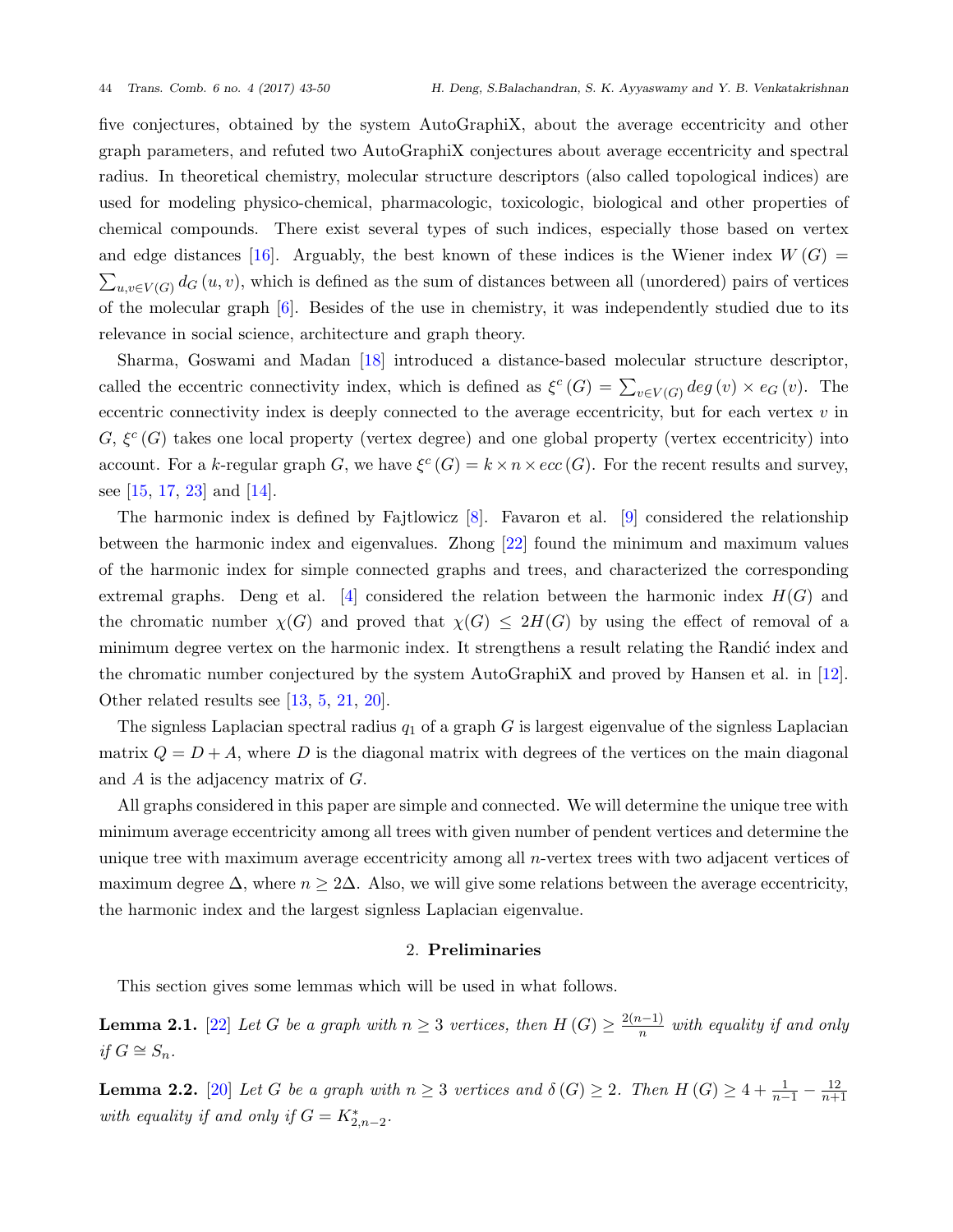<span id="page-2-3"></span><span id="page-2-2"></span>**Lemma 2.4.** [[10](#page-6-11)] *Let G be a graph with n vertices and m edges. Then*

$$
q_1 \le \frac{2m}{n-1} + n - 2
$$

*with equality if and only if*  $G$  *is either*  $K_n$  *or*  $S_n$ *.* 

<span id="page-2-0"></span>**Lemma 2.5.** [\[13](#page-7-8)] *For any connected graph G with m edges, the first Zagreb index M*<sup>1</sup> *and the harmonic index H,*

$$
H\geq \frac{2m^2}{M_1}
$$

*with equality if and only if*  $deg(u) + deg(v)$  *is a constant for each edge*  $e = uv$  *of*  $G$ *.* 

<span id="page-2-1"></span>**Lemma 2.6.** [\[9\]](#page-6-5) *For any connected graph G with n vertices and the largest eigenvalue*  $\lambda_1$  *of its adjacency matrix,*

$$
\lambda_1 \ge \sqrt{\frac{1}{n} \sum_{u \in V} (deg(u))^2}
$$

*with equality if and only if the quantity* ∑ *v∈N*(*u*)  $deg(v)$  *is a constant independent of vertex*  $u \in V$ *, where*  $N(u)$  *denotes the neighborhood of u.* 

<span id="page-2-4"></span>**Lemma 2.7.** *Let G be a connected graph on n vertices with m edges, the harmonic index H and the largest eigenvalue*  $\lambda_1$  *of its adjacent matrix. Then*  $\lambda_1 \geq m \sqrt{\frac{2}{nH}}$  *with equality if and only if*  $deg(u) + deg(v)$  *is a constant for each edge*  $e = uv$  *of*  $G$  *and*  $\sum$ *w∈N*(*u*) *deg*(*w*) *is a constant for every vertex*  $u$  *of*  $G$ *, where*  $N(u)$  *denotes the neighborhood of*  $u$ *.* 

*Proof.* From Lemma [2.5](#page-2-0) and Lemma [2.6](#page-2-1), we have

$$
\lambda_1^2 \ge \frac{1}{n} \sum_{u \in V} (deg(u))^2 = \frac{1}{n} M_1 \ge \frac{2m^2}{nH}
$$

So,  $\lambda_1 \geq m \sqrt{\frac{2}{nH}}$  with equality if and only if  $deg(u) + deg(v)$  is a constant for each edge *uv* of *G* and ∑ *v∈N*(*u*)  $deg(v)$  is a constant for every vertex *u*.

## 3. **Main results**

A pendent path at a vertex *v* of a graph *G* is a path in *G* connecting vertex *v* and a pendent vertex such that all internal vertices (if exists) in this path have degree two and the degree of *v* is at least three.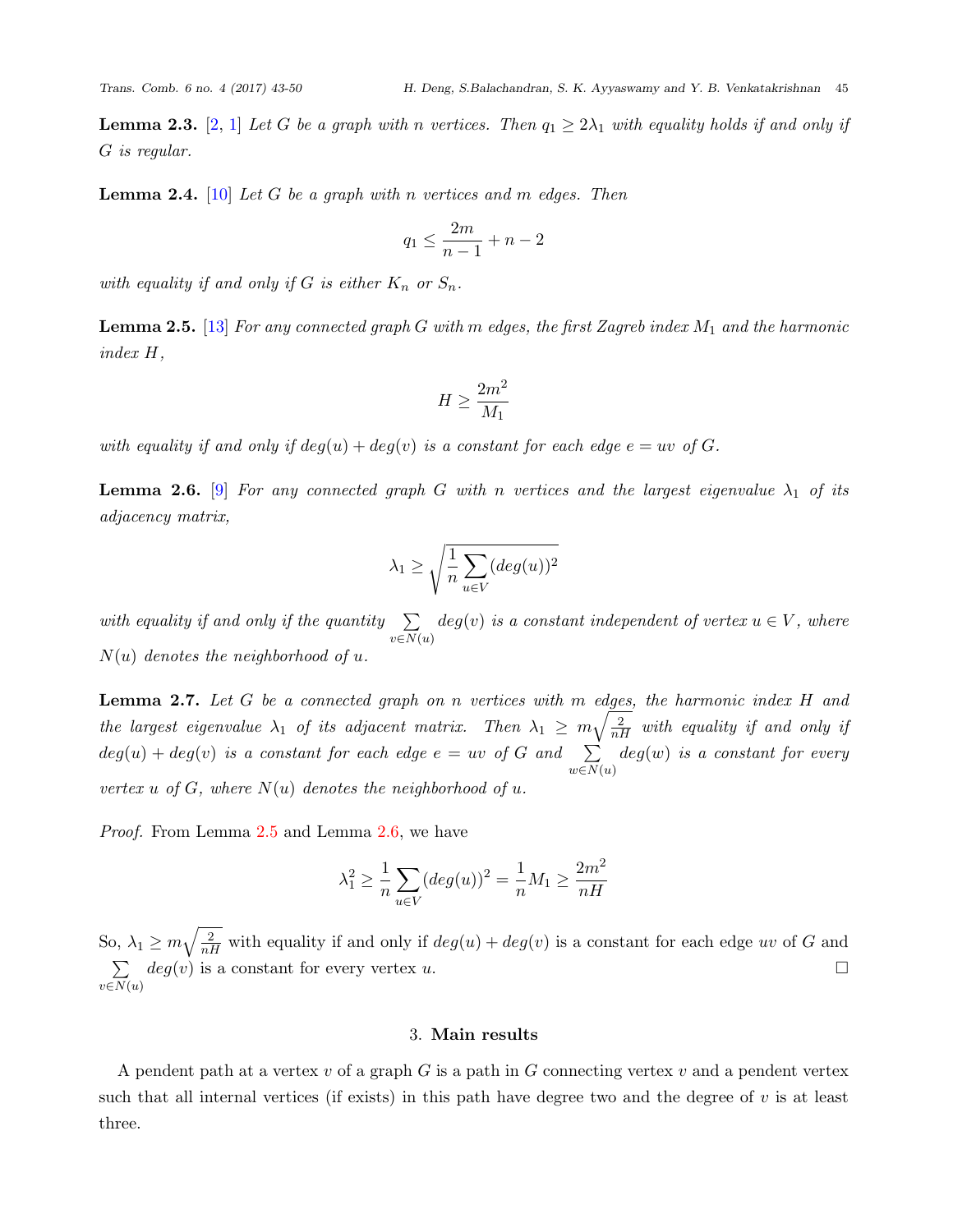

Figure 1. The graph *G* and *G*<sup>1</sup> in Lemma [3.1](#page-3-0)

<span id="page-3-0"></span>**Lemma 3.1.** *Let G and G*<sup>1</sup> *be the graphs in Fig.1, where the path P from v to w in G is a pendent* path at v, and all neighbors of v in Q of G are switched to be neighbors of u in Q of  $G_1$ . If  $d_G(v, w) \leq$  $max\{d_G(u,x): x \in V(S)\}, |V(S)| > |V(P)|$  and  $Q \neq \emptyset$ , then  $ecc(G_1) < ecc(G)$ .

*Proof.* Case 1. There exists an  $x \in S$  such that  $d(u, x) > d(v, y)$  for all  $y \in Q$ .

Then  $e_{G_1}(y) = e_G(y) - 1 < e_G(y)$  for all  $y \in Q$ ,  $e_{G_1}(x) \le e_G(x)$  for all  $x \in S$  and  $e_{G_1}(z) = e_G(z)$ for all  $z \in P$ . Therefore  $ecc(G_1) < ecc(G)$ .

Case 2. There exists an  $y \in Q$  such that  $d(v, y) \geq d(u, x)$  for all  $x \in S$ .

Then  $d_G(v, y) > d_G(v, w)$  since  $d_G(v, w) \le max \{ d_G(u, x) : x \in V(S) \}$ , we have  $e_{G_1}(x) = e_G(x) - 1$ for all  $x \in S$ ,  $e_{G_1}(v_i) \le e_G(v_i) + 1$  for all  $v_i \in P$  and  $e_{G_1}(y) \le e_G(y)$  for all  $y \in Q$ . Since  $|V(S)| > |V(P)|$ ,  $ecc(G_1) \leq ecc(G) - \frac{1}{n}$  $\frac{1}{n}(|V(S)| - |V(P)|) < \text{ecc}(G).$  □

Specially, we can obtain the following result by taking *S* as a path in Lemma [3.1](#page-3-0).

<span id="page-3-1"></span>**Lemma 3.2.** *Let w be a vertex of a graph G with at least two vertices. For non-negative integers p* and q, let  $G_{p,q}$  be the graph obtained from G by attaching two paths, respectively, on p vertices and q *vertices to w. If*  $p \ge q \ge 1$ *, then*  $ecc(G_{p+1,q-1}) > ecc(G_{p,q})$ *.* 

Let  $T(n,p)$  be the set of trees with *n* vertices and *p* pendent vertices, where  $2 \leq p \leq n-1$ . Let  $T_{n,p}$ be the tree obtained by attaching  $p - r$  paths on  $s$  vertices and  $r$  paths on  $s + 1$  vertices to a single vertex, where  $s = \left\lfloor \frac{n-1}{p} \right\rfloor$  $\Big\vert$ ,  $r = n - 1 - ps.$ 

The following result shows that  $T_{n,p}$  is the unique tree in  $T(n,p)$  with the minimum average eccentricity.

**Theorem 3.3.** Let  $G \in T(n,p)$ , where  $2 \leq p \leq n-1$ . Then  $ecc(G) \geq ecc(T_{n,p})$  with equality if and *only if*  $G \cong T_{n,p}$ *.* 

*Proof.* The cases  $p = 2$ ,  $n - 1$  are trivial. Suppose that  $3 \leq p \leq n - 2$ . Let *G* be a tree in *T*  $(n, p)$  with the minimum average eccentricity. Let  $V_1(G)$  be the set of vertices in G with degree at least three. Let *P* be a pendent path with minimum length in *G* at a vertex  $v \in V_1(G)$ , and *w* be the pendent vertex of *G* in *P*. Suppose that  $|V_1(G)| \geq 2$ . Choose a vertex  $y \in V_1(G)$  such that  $d_G(v, y)$  is as small as possible. Then the internal vertices (if exist) of the unique path connecting  $v$  and  $y$  in  $G$  are all of degree two. Denote by *u* the neighbor of *v* in *G* lying on the path connecting *v* and  $y$  ( $u = y$ ) if *v* and *y* are adjacent in *G*). Let *S* be the component of  $G - vu$  containing *u*. Obviously, *S* is not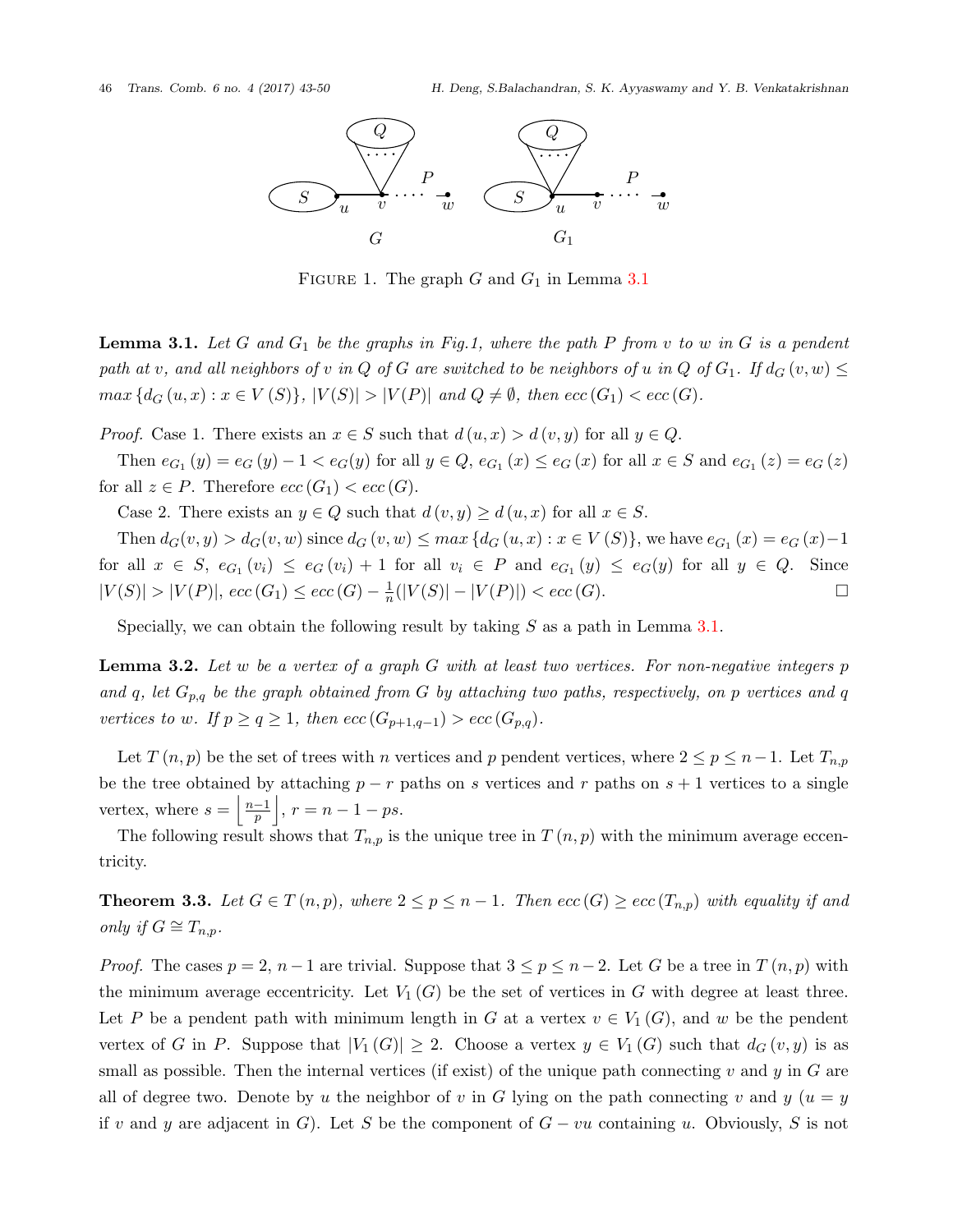a path with an end vertex *u*. By the choice of *P*, we have  $d_G(v, w) \leq max \{ d_G(u, x) : x \in V(S) \}$ ,  $|V(S)| > |V(P)|$  and  $Q = V(G) - V(S) - V(P) \neq \emptyset$ . Applying Lemma [3.1](#page-3-0) to G, we may get a tree  $G_1 \in T(n,p)$  such that  $ecc(G) > ecc(G_1)$ , a contradiction. Thus  $|V_1(G)| = 1$ , i.e., *v* is the unique vertex in *G* with degree at least three. If  $G \not\cong T_{n,p}$ , then by Lemma [3.2](#page-3-1), we have  $ecc(T_{n,p}) < ecc(G)$ , a contradiction. It follows that  $G \cong T_{n,p}$ .

For integer  $r \geq 1$ , let  $G_{r;p,q}$  be the tree obtained from the path  $P_2 = uv$  by attaching r pendent vertices and a path on *p* vertices to *u*, and attaching *r* pendent vertices and a path on *q* vertices to *v*, where  $p \geq q \geq 1$ .

# <span id="page-4-0"></span>**Lemma 3.4.** For positive integers *p*, *q* with  $p \geq q \geq 2$ ,  $ecc(G_{r;p+1,q-1}) > ecc(G_{r;p,q})$

*Proof.* Let *u* and *v* be the two vertices in which *r* pendent vertices  $u_1, u_2, \ldots, u_r$  is attached to *u* and the pendent vertices  $v_1, v_2, \ldots, v_r$  is attached to *v*. A path  $ux_1, x_2, \ldots, x_{p-1}$  on *p* vertices is attached to u and a path  $vy_1, y_2, \ldots, y_{q-1}$  on q vertices is attached to v. Then  $e_{G_{r;p,q}}(u_i) = max\{p,q+1\}.$ 

Case 1.  $p \geq q + 1$ .

Clearly,  $e_{G_{r;p,q}}(u_i) = p, 1 \leq i \leq r$  and  $e_{G_{r;p+1,q-1}}(u_i) = p+1, 1 \leq i \leq r$ . Also  $e_{G_{r;p,q}}(v_i) = p+1$ ,  $1 ≤ i ≤ r$  and  $e_{G_{r;p+1,q-1}}(v_i) = p+2, 1 ≤ i ≤ r$ . The sum of the eccentricities of other vertices are equal in  $G_{r;p,q}$  and  $G_{r;p+1,q-1}$ . So,  $ecc(G_{r;p+1,q-1}) - ecc(G_{r;p,q}) = \frac{2r}{p+q+2r} > 0$ .

Case 2.  $p = q$ .

We have  $e_{G_{r;p+1,q-1}}(w) = e_{G_{r;p,q}}(w) + 1$ , where *w* is the pendent vertex incident with *v*. The sum of the eccentricities of the other vertices are same in  $G_{r;p,q}$  and  $G_{r;p+1,q-1}$ . Therefore,  $ecc(G_{r;p+1,q-1})$  $ecc(G_{r;p,q}) > 0.$ 

Let  $D_{n,\Delta}$  be the tree obtained by adding an edge between the centers of two vertex-disjoint stars *S*∆, and attaching a path on  $n-2\Delta+1$  vertices to a pendent vertex.

The following result shows that  $D_{n,\Delta}$  is the unique tree with the maximum average eccentricity among all *n*-trees with two adjacent vertices of maximum degree ∆.

**Theorem 3.5.** Let G be an *n*-vertex tree with two adjacent vertices of maximum degree  $\Delta$ , where  $\Delta \leq \frac{n}{2}$  $\frac{n}{2}$ *. Then*  $ecc(G) \leq ecc(D_{n,\Delta})$  *with equality if and only if*  $G \cong D_{n,\Delta}$ *.* 

*Proof.* Let *G* be a tree with maximum average eccentricity among *n*-vertex trees with two adjacent vertices *u* and *v* of maximum degree ∆. By Lemma [3.2,](#page-3-1) we have *G ∼*= *Gr*;*p,q*, where *r* = ∆*−*2, *p ≥ q ≥* 1, and  $p + q = n - 2\Delta + 2$ . If  $q \geq 2$ , then by Lemma [3.4](#page-4-0),  $ecc(G) = ecc(G_{r;p,q}) < ecc(G_{r;p+1,q-1})$ , a contradiction. Thus  $q = 1$  and  $p = n - 2\Delta + 1$ , i.e.,  $G \cong D_{n,\Delta}$ .

In the following, we discuss the relation between the harmonic index  $H(G)$  and the average eccentricity  $ecc(G)$  of a graph  $G$ .

**Theorem 3.6.** *Let G be a graph with*  $n \geq 5$ *. Then*  $H(G) + ecc(G) \geq 4 - \frac{3}{n}$  $\frac{3}{n}$  with equality if and only *if*  $G$   $\cong$   $S_n$ *.*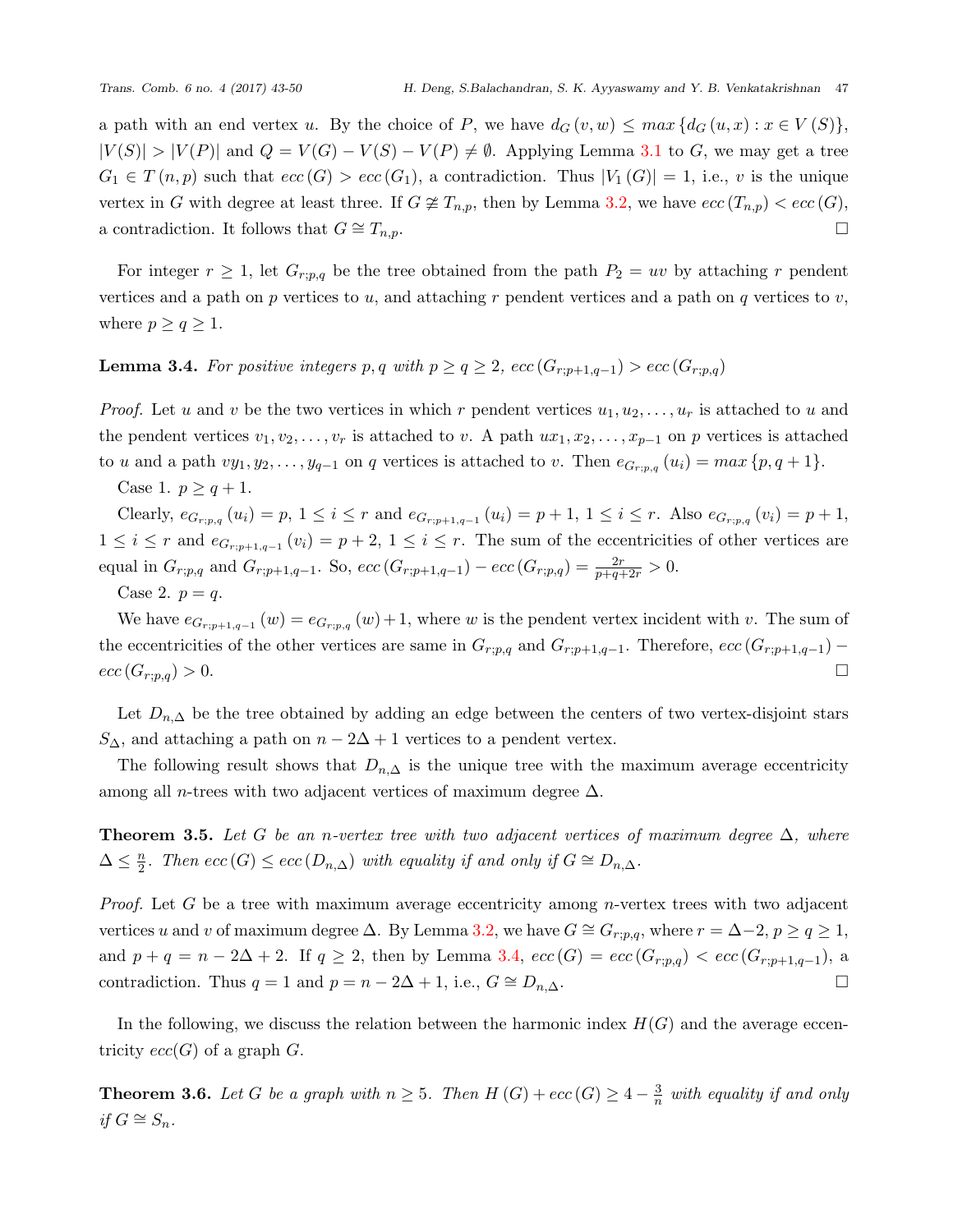*Proof.* If there is no vertex of degree  $n-1$  in *G*, then  $ecc(G) \geq 2$ . By Lemma [2.1,](#page-1-0) we have  $H(G) \geq$  $\frac{2(n-1)}{n} = 2 - \frac{2}{n}$  $\frac{2}{n}$ , and  $H(G) + \textit{ecc}(G) \geq 4 - \frac{2}{n} > 4 - \frac{3}{n}$ *n* . □

Let *s* be the number of vertices of degree  $n-1$  in *G*. Then  $ecc(G) = 2 - \frac{s}{n}$  $\frac{s}{n}$  for  $s \geq 1$ .

If  $s = 1$ , then  $ecc(G) = 2 - \frac{1}{n}$  $\frac{1}{n}$  and  $H(G) \ge \frac{2(n-1)}{n} = 2 - \frac{2}{n}$  $\frac{2}{n}$  by Lemma [2.1.](#page-1-0) So,  $H(G) + ecc(G) \geq 4 - \frac{3}{n}$ *n* with equality if and only if  $G \cong S_n$ .

If  $2 \leq s \leq n-2$ , then the minimum degree  $\delta(G)$  of *G* is at least 2 and  $ecc(G) \geq 2 - \frac{n-2}{n} = 1 + \frac{2}{n}$ . By Lemma [2.2](#page-1-1),  $H(G) \geq 4 + \frac{1}{n-1} - \frac{12}{n+1}$ . We have

$$
H(G) + ecc(G) \ge 5 + \frac{1}{n-1} + \frac{2}{n} - \frac{12}{n+1} > 4 - \frac{3}{n}.
$$

If  $s > n-2$ , then  $s = n$  and *G* is the complete graph  $K_n$ . We have  $H(G) = \frac{n}{2}$  and  $ecc(G) = 1$ . So, *H* (*G*) + *ecc* (*G*) =  $\frac{n}{2} + 1 > 4 - \frac{3}{n}$  $\frac{3}{n}$  for  $n \geq 5$ .

**Theorem 3.7.** *Let G be a graph with n vertices. If*  $3 \leq n \leq 6$ *, then*  $H(G) \times ecc(G) \geq \frac{n}{2}$  $\frac{n}{2}$  with equality *if* and only if  $G \cong K_n$ ; if  $n \ge 7$ , then  $H(G) \times ecc(G) \ge \frac{2(n-1)}{n}(2-\frac{1}{n})$  $\frac{1}{n}$  *with equality if and only if*  $G$   $\cong$   $S_n$ *.* 

*Proof.* Let *s* be the number of vertices of degree  $n-1$  in *G*. Then  $ecc(G) = 2 - \frac{s}{n}$  $\frac{s}{n}$  for  $s \geq 1$ . If  $s = 0$ , then  $ecc(G) \geq 2$ , and together with Lemma [2.1](#page-1-0), we have

$$
H(G) \times ecc(G) \ge \left(\frac{2\left(n-1\right)}{n}\right) \times 2 > \frac{2\left(n-1\right)}{n}\left(2-\frac{1}{n}\right).
$$

If  $s = 1$ , then  $ecc(G) = 2 - \frac{1}{n}$  $\frac{1}{n}$  and  $H(G) \geq \frac{2(n-1)}{n}$  by Lemma [2.1.](#page-1-0) So,  $H(G) \times ecc(G) \geq$  $\frac{2(n-1)}{n} \times (2-\frac{1}{n})$  $\frac{1}{n}$ ) with equality if and only if *G*  $\cong$  *S*<sup>*n*</sup>.

If  $2 \le s \le n-2$ , then the minimum degree  $\delta(G)$  of *G* is at least 2 and  $ecc(G) \ge 2 - \frac{n-2}{n} = 1 + \frac{2}{n}$ . By Lemma [2.2](#page-1-1),  $H(G) \geq 4 + \frac{1}{n-1} - \frac{12}{n+1}$ . We have

$$
H(G) \times ecc(G) \geq (4 + \frac{1}{n-1} - \frac{12}{n+1}) \times (1 + \frac{2}{n}) > \frac{2(n-1)}{n} \times (2 - \frac{1}{n}).
$$

If  $s > n-2$ , then  $s = n$  and *G* is the complete graph  $K_n$ . We have  $H(G) = \frac{n}{2}$ ,  $ecc(G) = 1$ , and  $H(G) \times ecc(G) = \frac{n}{2}$ . Note that  $\frac{n}{2} < \frac{2(n-1)}{n} \times (2 - \frac{1}{n})$  $\frac{1}{n}$ ) for  $3 \leq n \leq 6$ . So,  $H(G) \times ecc(G) \geq \frac{n}{2}$  $\frac{n}{2}$  for  $3 \leq n \leq 6.$ 

Using Lemmas [2.3,](#page-2-2) [2.4](#page-2-3) and [2.7](#page-2-4), we can obtain a relation between the harmonic index  $H(G)$  and the largest signless Laplacian eigenvalue *q*<sup>1</sup> of a graph *G*.

<span id="page-5-0"></span>**Theorem 3.8.** Let G be a connected graph with  $n \geq 3$  vertices with the largest signless Laplacian *eigenvalue*  $q_1$  *and Harmonic index H.* Then  $q_1 - H \leq \frac{3n}{2} - 2$ , with equality if and only if  $G \cong K_n$ .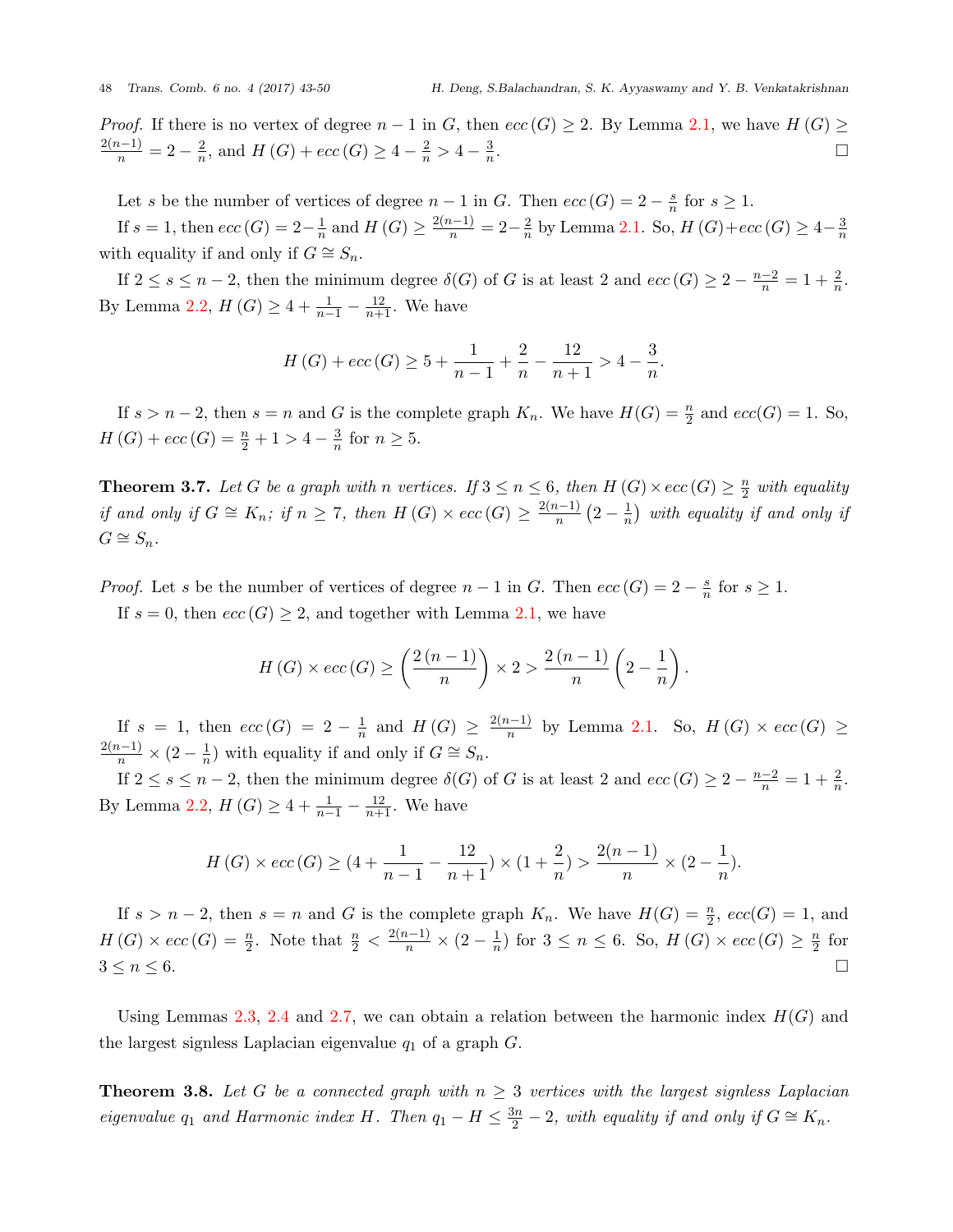*Proof.* Let *m* be the number of edges of *G*. Then  $n-1 \le m \le \frac{n(n-1)}{2}$ . Using Lemma [2.3,](#page-2-2) [2.4](#page-2-3) and [2.7](#page-2-4), we have

$$
q_1 - H \le q_1 - \frac{8m^2}{nq_1^2} \le \frac{2m}{n-1} + n - 2 - \frac{8m^2}{n\left(\frac{2m}{n-1} + n - 2\right)^2}
$$

$$
= \frac{2m}{n-1} + n - 2 - \frac{8m^2(n-1)^2}{n\left(2m + (n-1)\left(n-2\right)\right)^2}
$$

Let  $f(m) = \frac{2m}{n-1} + n - 2 - \frac{8m^2(n-1)^2}{n(2m + (n-1)(n-2))^2}$ . The derivative of  $f(m)$  is  $f'(m) = \frac{2}{n-1} - \frac{16m(n-1)^3(n-2)}{n(2m + (n-1)(n-2))^3}$  $\frac{2}{n-1} - \frac{16(n-1)^3(n-2)}{n} \times g(m)$ , where  $g(m) = \frac{m}{(2m + (n-1)(n-2))^3}$ . The derivative of  $g(m)$  is  $g'(m) =$  $\frac{n^2-3n+2-4m}{(2m+(n-1)(n-2))^4}$ . From  $g'(m)=0$ , we have  $m=\frac{n^2-3n+2}{4}$  and  $g(m)\leq g(\frac{n^2-3n+2}{4})=\frac{2}{27(n-1)^2(n-2)^2}$ . So,  $f'(m) \geq \frac{2}{n-1} - \frac{16(n-1)^3(n-2)}{n} \times \frac{2}{27(n-1)^2(n-2)^2} = \frac{2(11n^2 - 22n - 16)}{27n(n-1)(n-2)} > 0.$  Thus,  $q_1 - H \leq f\left(\frac{n(n-1)}{2}\right)$  $) = \frac{3}{2}$ 2 *n−*2 with equality if and only if  $m = \frac{n(n-1)}{2}$ , i.e.,  $G \cong K_n$ .

Since  $H(G) \leq R(G)$  for a graph *G*, Theorem [3.8](#page-5-0) strengthens a result relating the Randić index and the largest signless Laplacian eigenvalue conjectured by Hansen and Lucas [[11\]](#page-6-0).

**Corollary 3.9.** Let G be a connected graph on  $n \geq 4$  vertices with the largest signless Laplacian *eigenvalue*  $q_1$  *and Randić index R.* Then  $q_1 - R \leq \frac{3n}{2} - 2$  *with equality if and only if*  $G \cong K_n$ *.* 

### **REFERENCES**

- <span id="page-6-10"></span>[1] Y. Chen, Properties of spectra of graphs and line graphs, *Appl. Math. J. Ser. B*, **3** (2002) 371–376.
- <span id="page-6-9"></span>[2] D. Cvetkovi´c, P. Rowlinson and S. K. Simi´c, Eigenvalue bounds for the signless Laplacian, *Publ. Inst. Math. (Beograd) (N. S)*, **81** (95) (2007) 11–27.
- <span id="page-6-1"></span>[3] P. Dankelmann, W. Goddard and C. S. Swart, The average eccentricity of a graph and its subgraph, *Util. Math.*, **65** (2004) 41–51.
- <span id="page-6-6"></span>[4] H. Deng, S. Balachandran, S. K. Ayyaswamy and Y. B. Venkatakrishnan, On the harmonic index and the chromatic number of a graph, *Discrete Appl. Math.*, **161** (2013) 2740–2744.
- <span id="page-6-8"></span>[5] H. Deng, S. Balachandran, S. K. Ayyaswamy and Y. B. Venkatakrishnan, On harmonic indices of trees, unicyclic graphs and bicyclic graphs, *ARS Combinatoria*, **CXXX** (2017) 239–248.
- <span id="page-6-3"></span>[6] A. A. Dobrynin, R. C. Entringer and I. Gutman, Wiener index of trees: Theory and applications, *Acta Appl. Math.*, **66** (2001) 211–249.
- <span id="page-6-2"></span>[7] Z. Du and A. Ilić, On AGX conjectures regarding average eccentricity, *MATCH Commun. Math. Comput. Chem.*, **69** (2013) 597–609.
- <span id="page-6-4"></span>[8] S. Fajtlowicz, On conjectures of Graffiti-II, *Cong. Numer.*, **60** (1987) 187–197.
- <span id="page-6-5"></span>[9] O. Favaron, M. Mahio and J. F. Sacl´e, Some eigenvalue properties in graphs (Conjectures of Graffiti-II), *Discrete Math.*, **111** (1993) 197–220.
- <span id="page-6-11"></span>[10] L. Feng and G. Yu, On three conjectures involving the signless Laplacian spectral radius of graphs, *Publ. Inst. Math.(Beograd) (N. S)*, **85** (99) (2009) 35–38.
- <span id="page-6-0"></span>[11] P. Hansen, C. Lucas, Bounds and conjectures for the signless Laplacian index of graphs, *Linear Algebra Appl.*, **432** (2010) 3319–3336.
- <span id="page-6-7"></span>[12] P. Hansen, D. Vukicević, Variable neighborhood search for extremal graphs. 23. On the Randić index and the chromatic number, *Discrete Math.*, **309** (2009) 4228–4234.